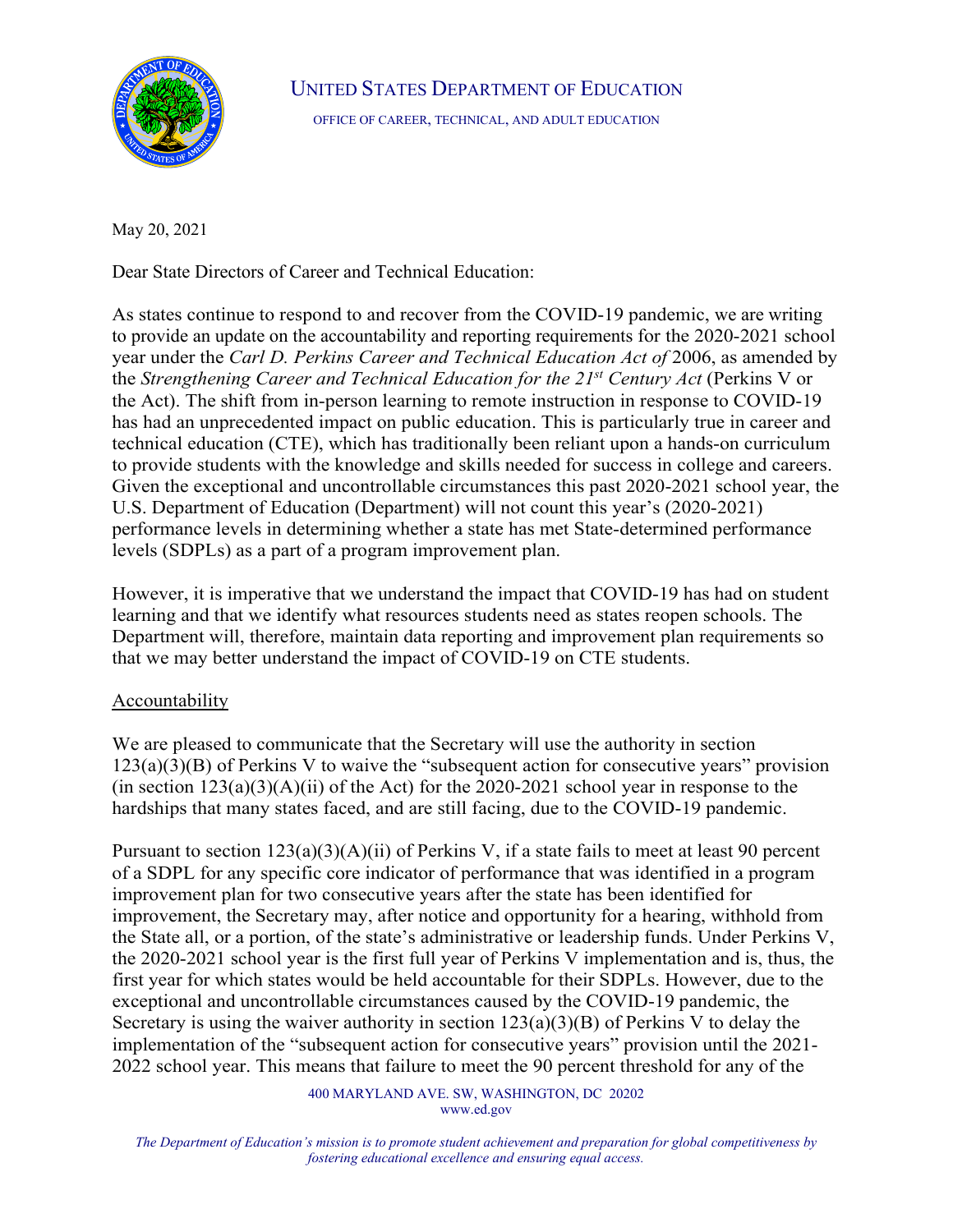core indicators of performance during the 2020-2021 school year will not count for purposes of Perkins accountability, i.e. toward the "subsequent action for consecutive years" provision in Perkins V.

Just as the Secretary is waiving this provision for states, we encourage states to use the waiver provision under section  $123(b)(4)(B)(i)$  of Perkins V to delay the implementation of the "subsequent action for consecutive years" provision until the 2021-2022 school year for local Perkins subrecipients.

Although the Secretary is using the waiver authority, states are still required to develop and implement program improvement plans consistent with section 123(a)(1) of Perkins V if they fail to meet the 90 percent threshold for any of their SDPLs for the 2020-2021 school year. Pursuant to the *Perkins V Guide for the Submission of Consolidated Annual Reports*  (CAR) (OMB Control Number 1830-0569), a state must submit any program improvement plans as part of its CAR submission. For the 2020-2021 school year, the CAR and any program improvement plans will be due by January 31, 2022. The information provided via states' program improvement plans, including performance disparity analyses and actions that will be taken to address such disparities, will enable targeting of resources and supports and sharing of best practices as states work to meet the needs of students while continuing to address the impact of COVID-19. Our office looks forward to assisting states in identifying additional tools to improve the educational outcomes of CTE students.

## **Reporting**

The Secretary believes that it remains critical that parents, educators, and the public have access to current data on the core indicators of performance for CTE concentrators. Reporting of this data is essential to providing valuable information about the impact of COVID-19 on learning among CTE students. Therefore, the Department is not making any changes to the Perkins V reporting requirements for the 2020-2021 school year. Similarly, the Office of [Elementary and Secondary Education's February](https://oese.ed.gov/files/2021/02/DCL-on-assessments-and-acct-final.pdf) 22, 2021, letter indicated that while states could utilize flexibilities in the administration of statewide assessments, they are still required to report data. Our office will also require states to submit available data for each of the Perkins V section 113(b)(2) core indicators of performance for all students, as well as disaggregated data by the special population categories in Perkins V, subgroups of students in the *Elementary and Secondary Education Act* (ESEA), and by career cluster.

## For Further Assistance

Our office will schedule a Town Hall Webinar for state CTE directors and their staff to review this information in detail and to provide a forum for questions and answers. In the interim, if you have any questions regarding the information contained in this letter, please contact your Perkins Regional Coordinator.